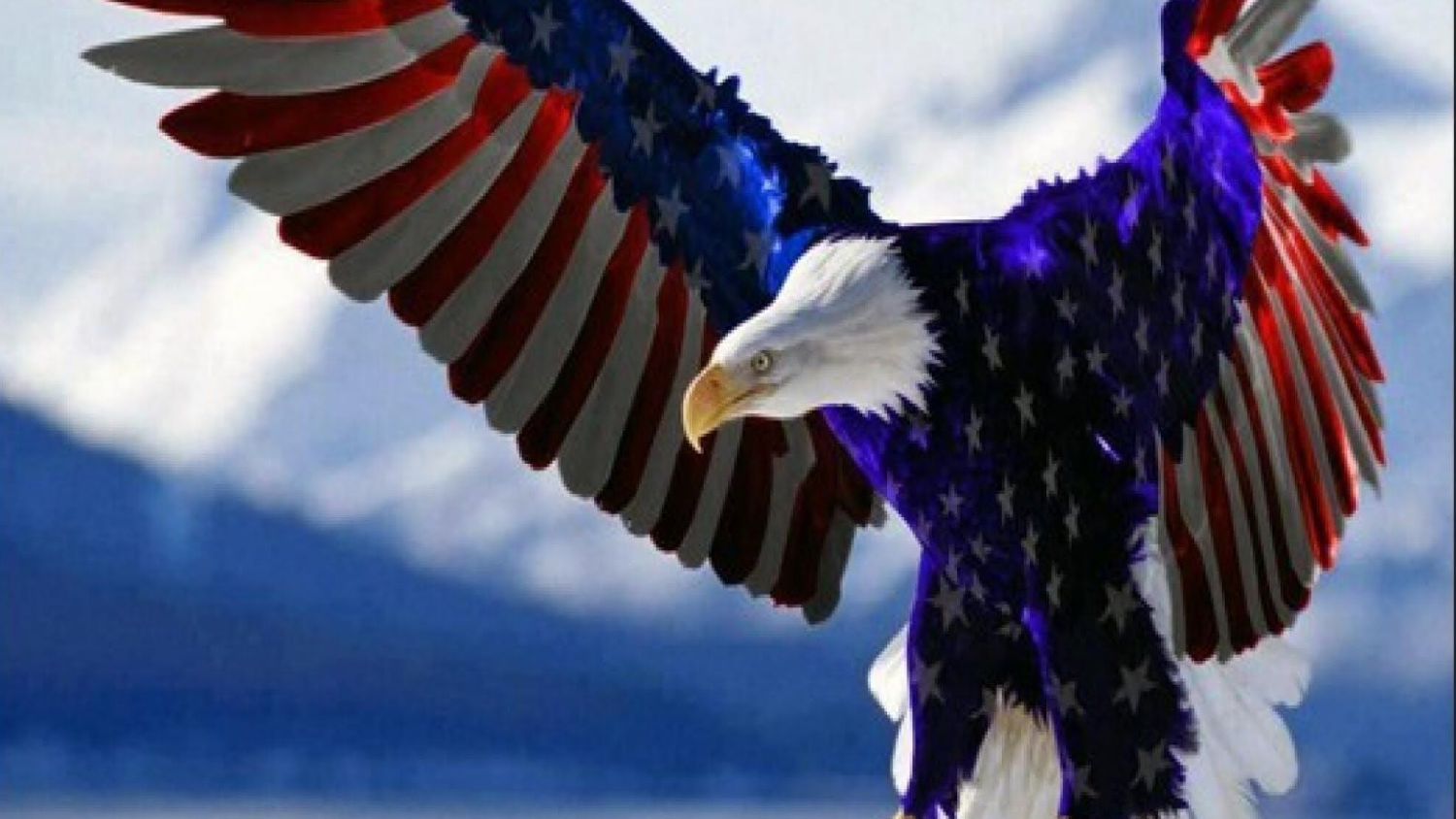

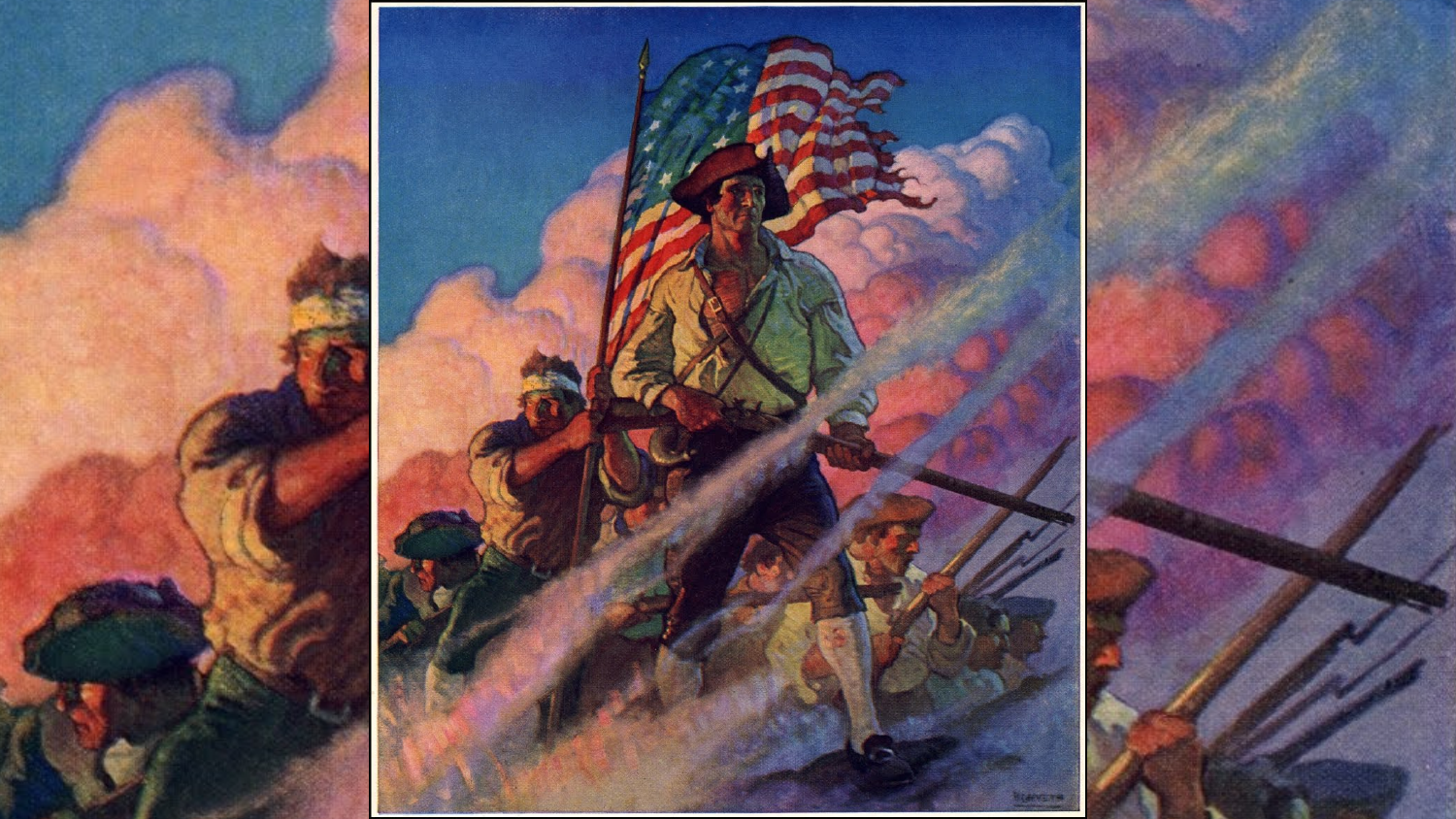## **Have a HAPPY Independence Day!**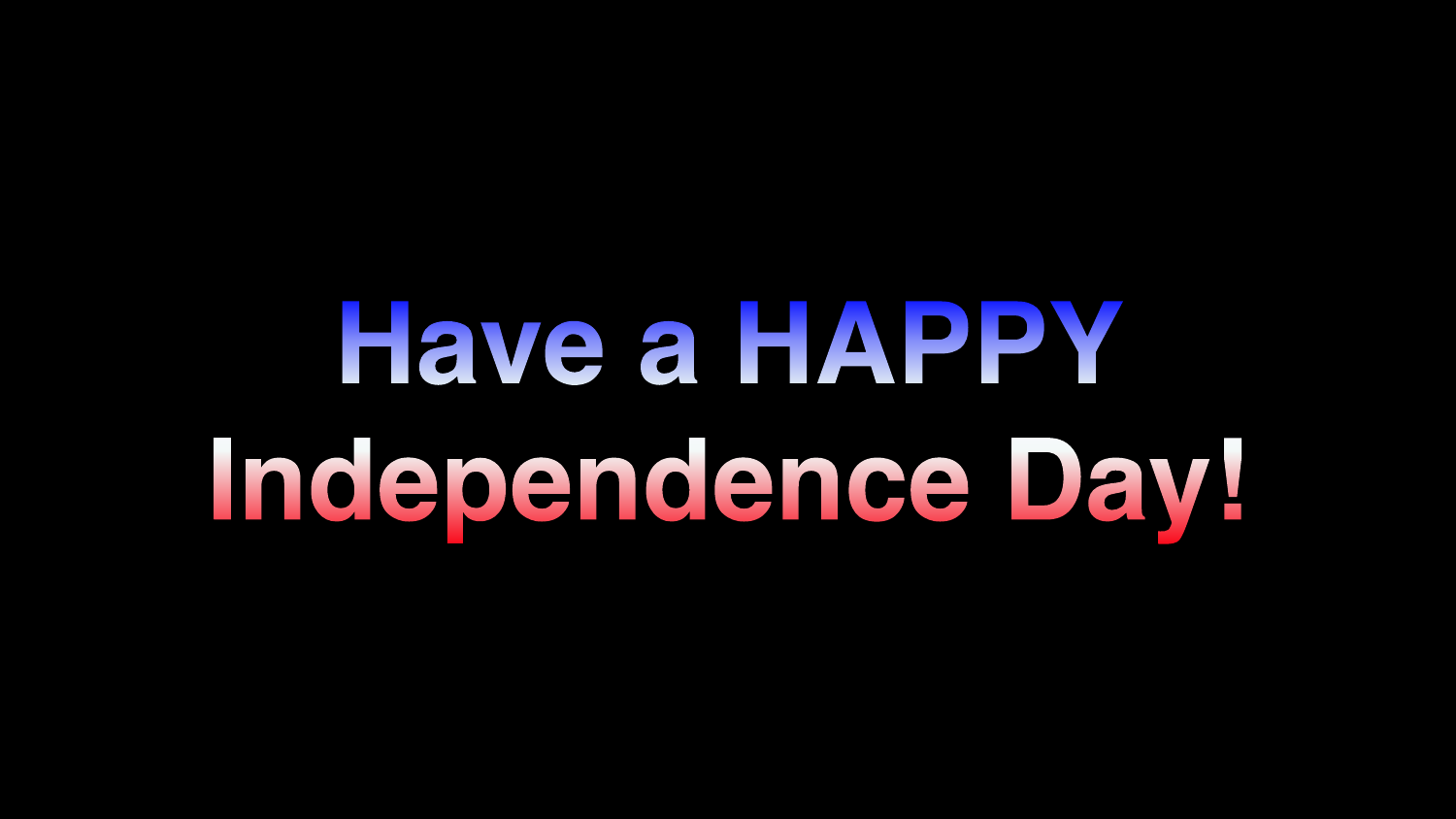# therefore keep standing firm and do not be

**Galatians 5:1** (NKJV) Christ has made us free, and do not be entangled again with a yoke of bondage. **Galatians 5:1** (NASB) It was for freedom that Christ set us free;

subject again to a yoke of slavery.

# Stand fast therefore in the liberty by which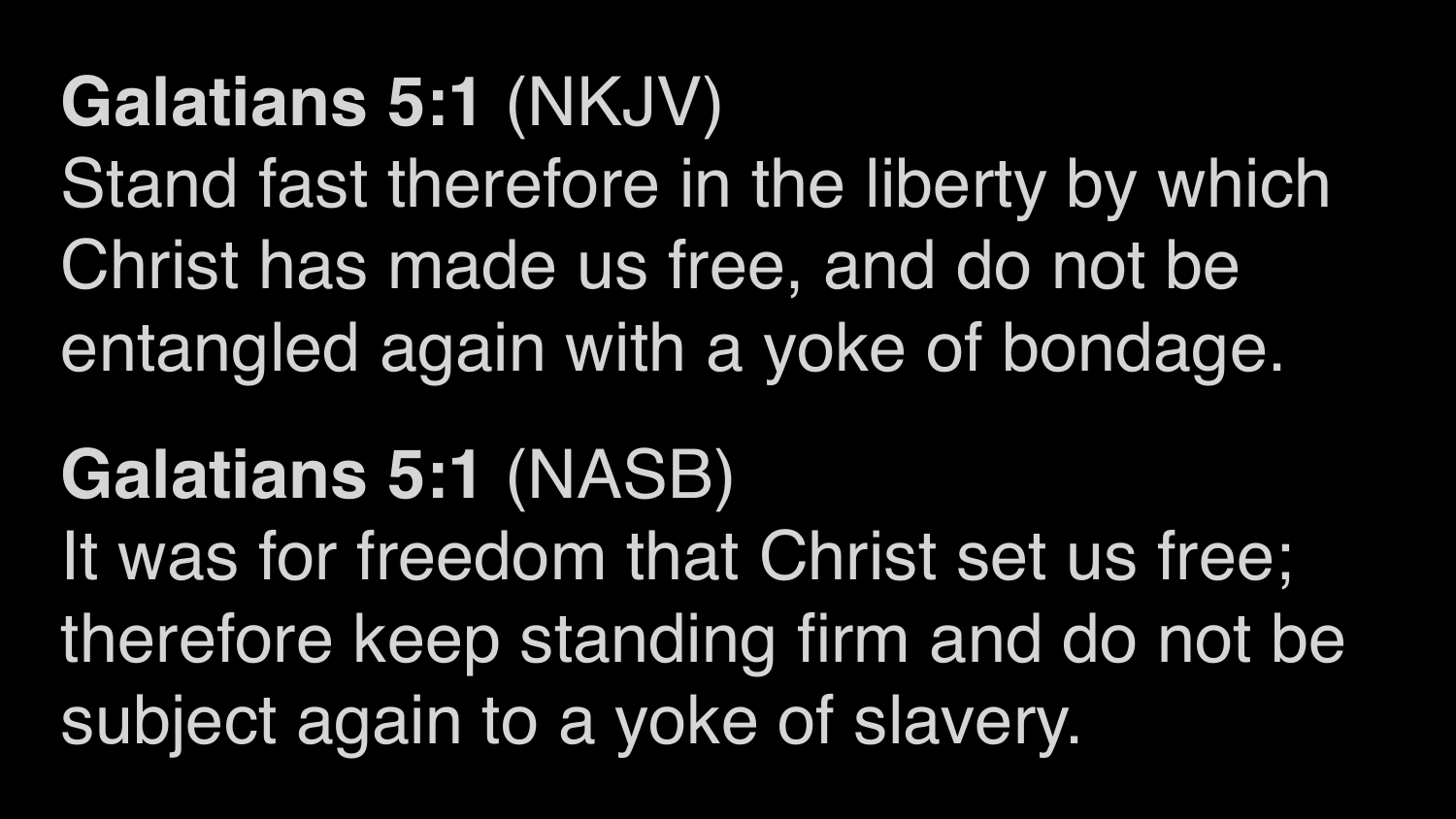### **What happened to the Church? What happened to its Leaders?**

**Joshua 1:6-9**  6 Be strong and brave! You must lead these people in the conquest of this land that I solemnly promised their ancestors I would hand over to them.



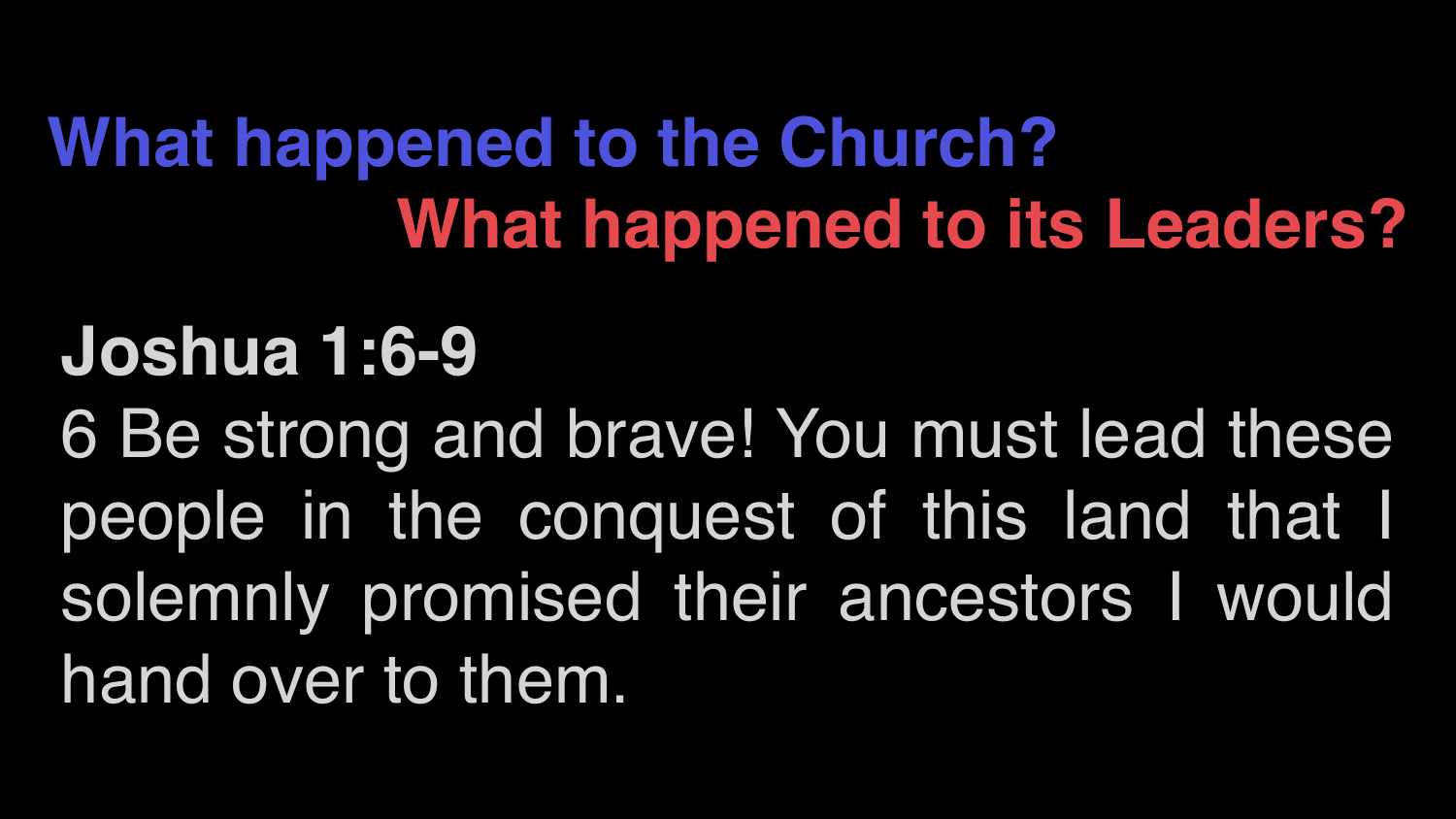**Joshua 1:6-9** (continued) 7 Make sure you are very strong and brave! Carefully obey all the law my servant Moses charged you to keep! Do not swerve from it to the right or to the left, so that you may be successful in all you do.

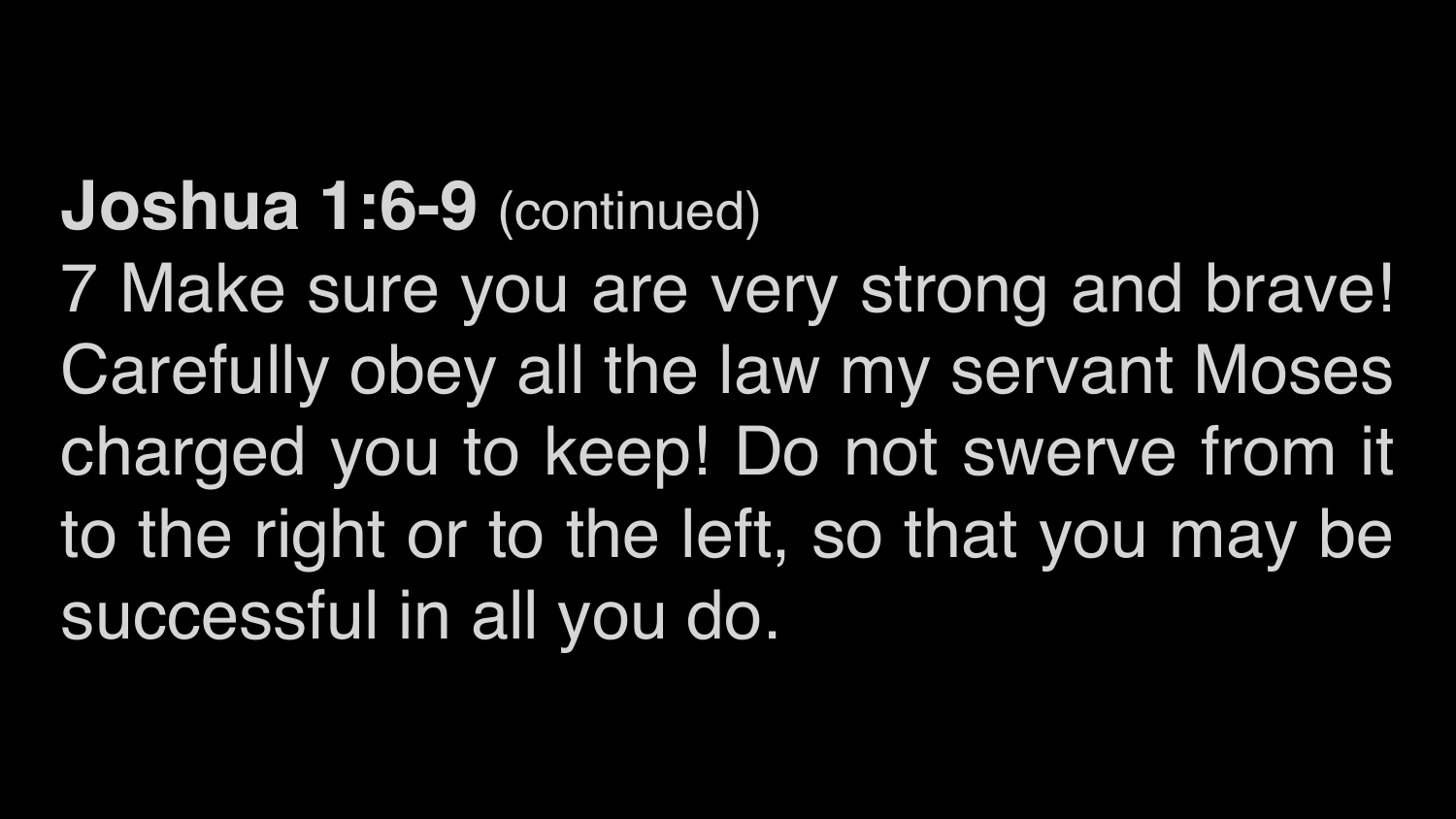**Joshua 1:6-9** (continued) 8 This law scroll must not leave your lips! You must memorize it day and night so you can carefully obey all that is written in it. Then you will prosper and be successful. 9 I repeat, be strong and brave! Don't be afraid and don't panic, for I, the LORD your God, am with you in all you do.

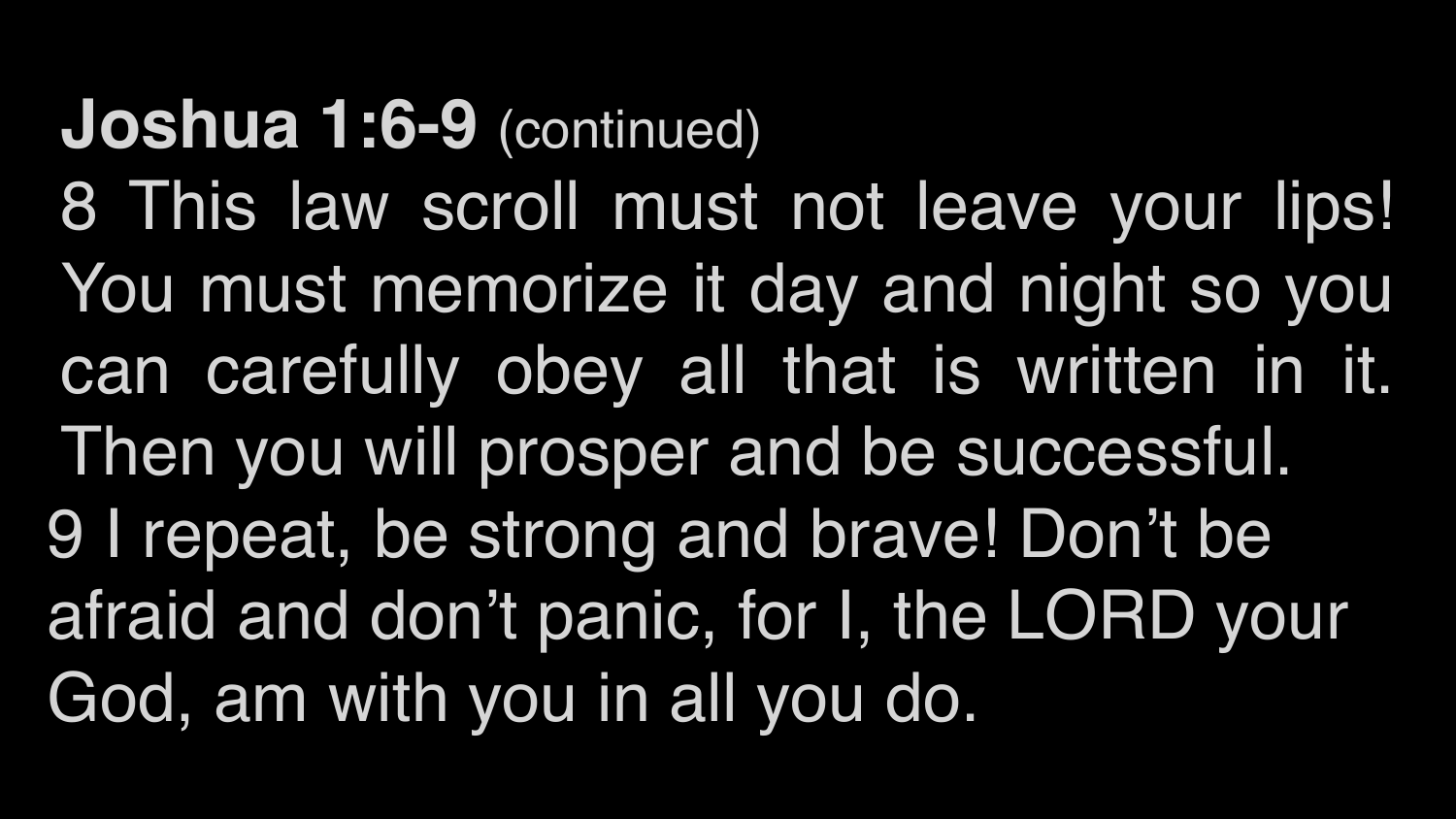**Revelation 21:7-8**  7 The one who conquers will inherit these things, and I will be his God and he will be my son. 8 But as for the cowards, unbelievers, detestable persons, murderers, the sexually immoral, and those who practice magic spells, idol worshipers, and all those who lie, their place will be in the lake that burns with fire and sulfur. That is the second death.

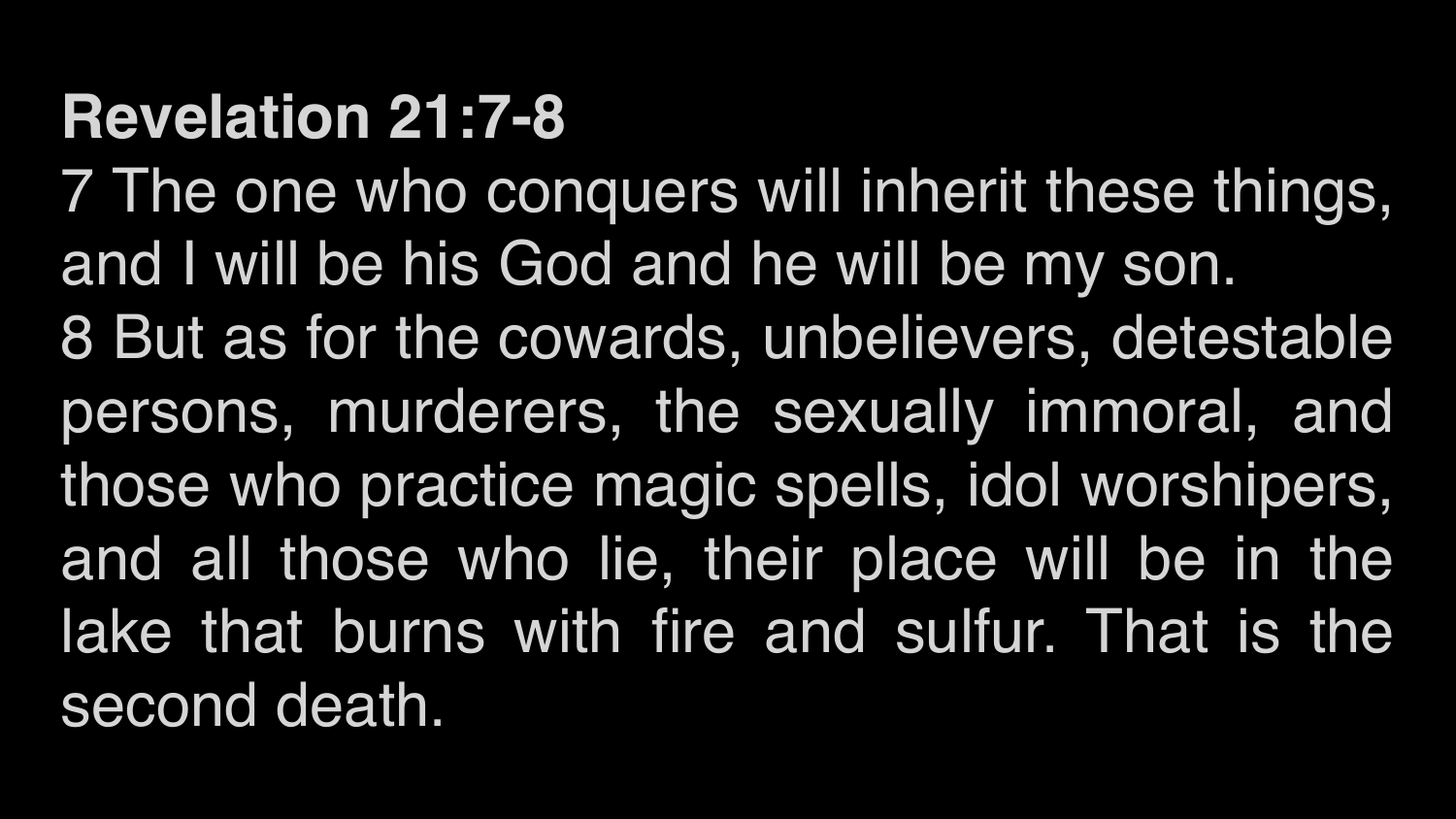### **1 John 3:16**  By this we know love, because He laid lay down our lives for the brethren.

down His life for us. And we also ought to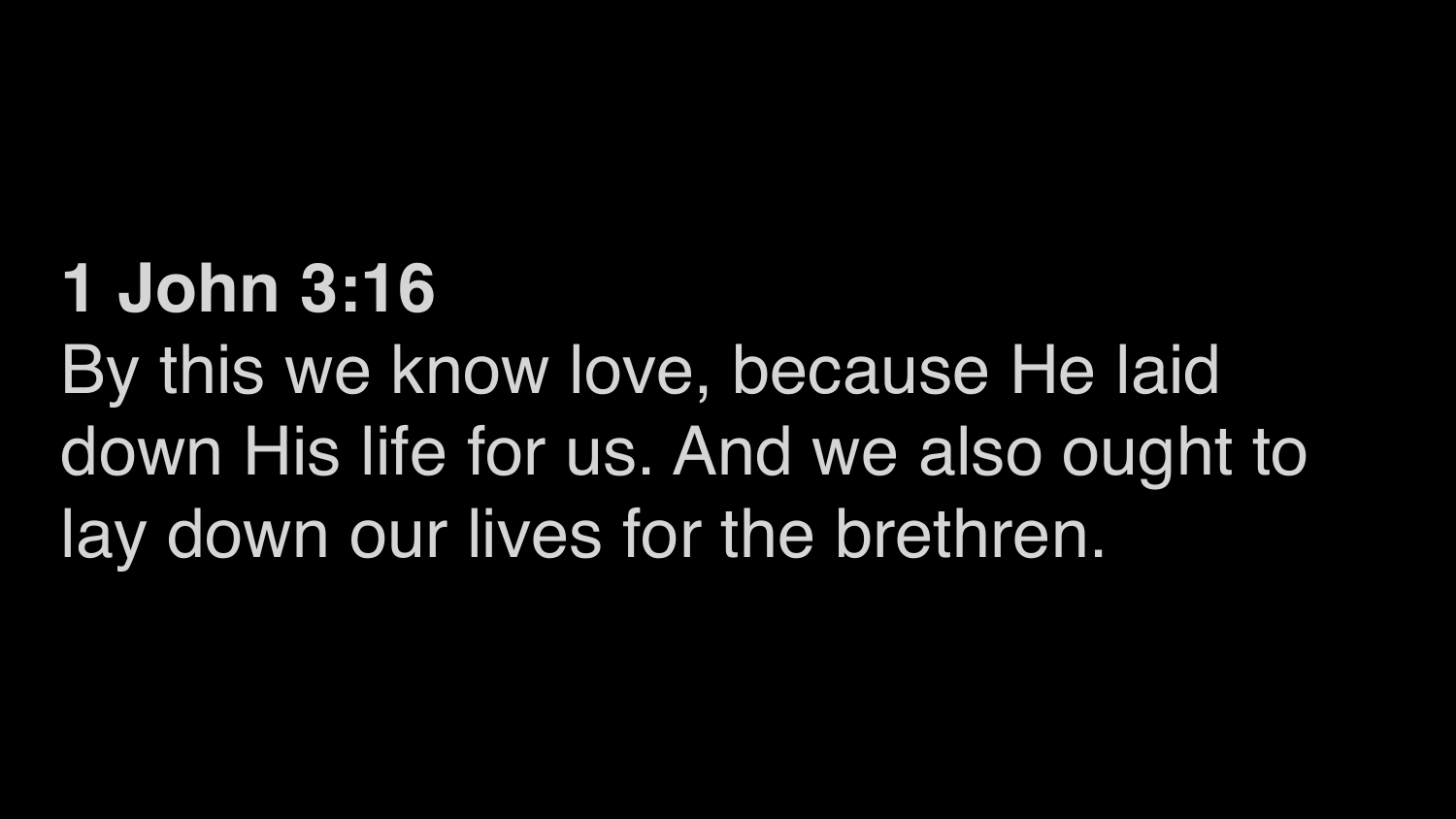#### **Conclusion:**

**John 15:13 Greater love has no one than this, than to lay down one's life for his friends.**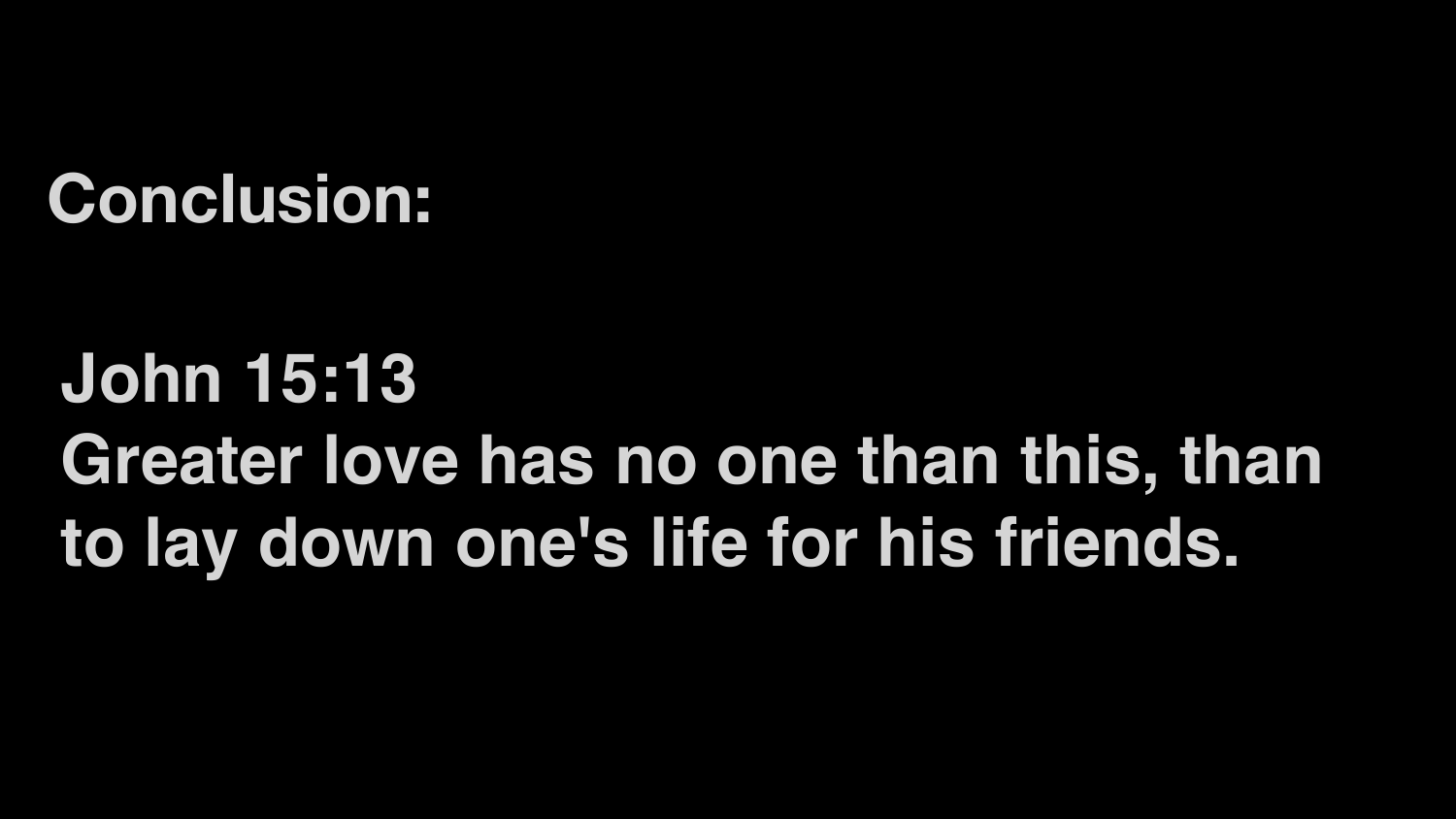